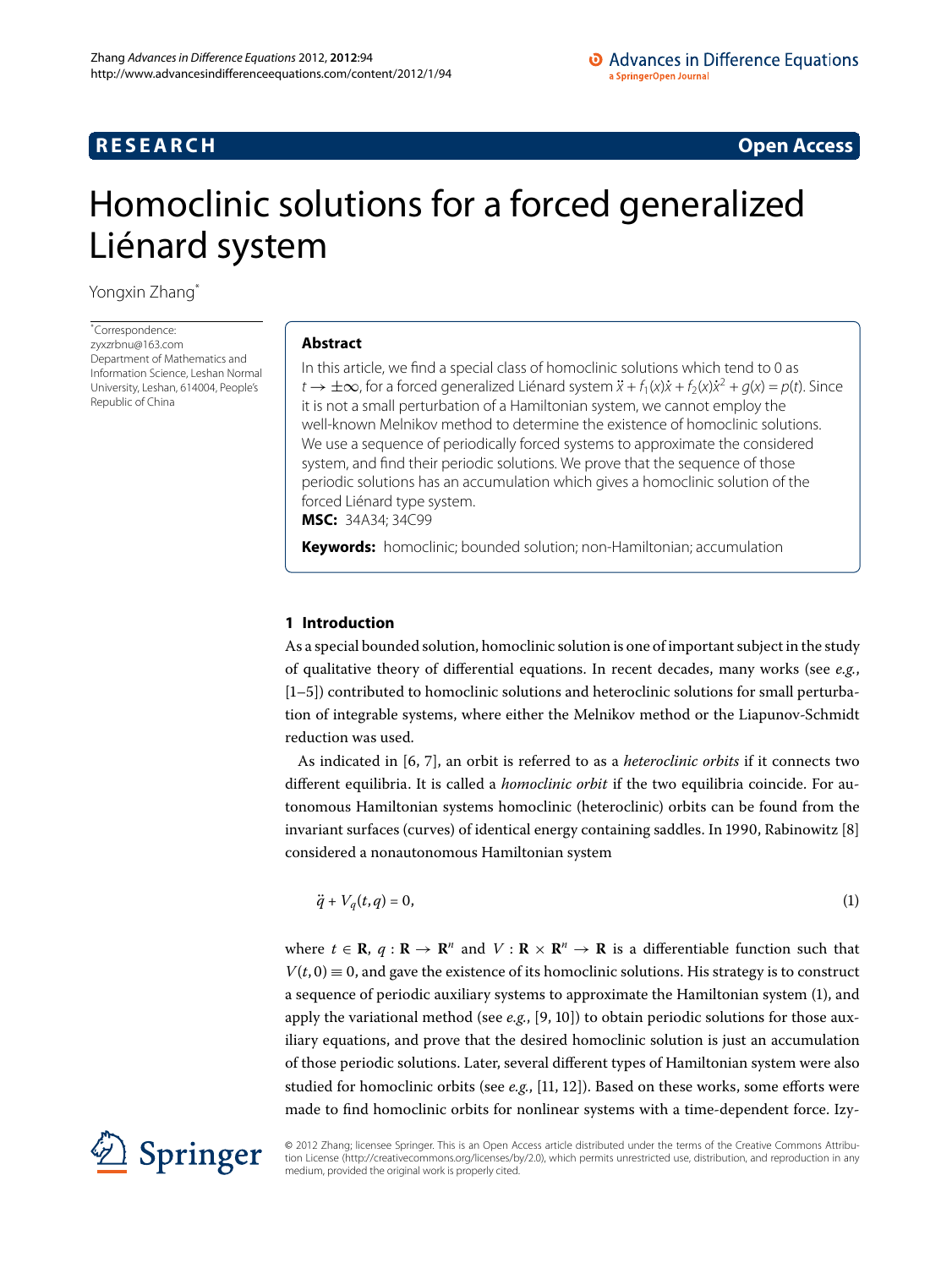dorek and Janczewska [13] considered [\(](#page-0-1)1) with a bounded time-dependent force  $f(t)$ , *i.e.*,

<span id="page-1-1"></span><span id="page-1-0"></span>
$$
\ddot{q} + V_q(t,q) = f(t),\tag{2}
$$

where  $t \in \mathbb{R}$ ,  $q: \mathbb{R} \to \mathbb{R}^n$  and  $V: \mathbb{R} \times \mathbb{R}^n \to \mathbb{R}$  and  $f: \mathbb{R} \to \mathbb{R}^n$ , and found a solution  $q_0(t)$ which satisfies

$$
(q_0(t), \dot{q}_0(t)) \to (0, 0) \quad \text{as } t \to \pm \infty.
$$

In addition, they also found in [\[](#page-10-10)14] such a kind of special solutions for a similar equation to [\(](#page-1-0)2). As pointed in  $[14]$  $[14]$ , the limit  $(0, 0)$  is not a solution of the system, they called the so-lution in [\(](#page-1-1)3) is *homoclinic* to zero. Later, some authors studied the existence of this special solution of some Hamiltonian systems (see *e.g.*, [\[](#page-10-10)14-17]).

To deal with some non-Hamiltonian systems with a time-dependent force, which is independent of the state variable but cannot be regarded as a small perturbation, the topological degree theory  $[18, 19]$  $[18, 19]$  $[18, 19]$  $[18, 19]$  and the fixed point theory  $[20, 21]$  are also applied to give the existence of periodic solutions and almost periodic solutions. Applying the Rabinowitz's strategy and the fixed point theory, Zhang [\[](#page-10-16)22] considered the existence of homoclinic solutions to the equation

<span id="page-1-2"></span>
$$
\ddot{x}+f(x)\dot{x}+g(x)=p(t),
$$

by studying the convergence of a series of periodic solutions to the auxiliary periodic systems, he got a homoclinic solution which is an accumulation of the series of periodic solutions.

In this article, we consider the existence of homoclinic solutions of the forced generalized Liénard type system

<span id="page-1-3"></span>
$$
\ddot{x} + f_1(x)\dot{x} + f_2(x)\dot{x}^2 + g(x) = p(t),\tag{4}
$$

where  $f_1, f_2$  and  $g$  are continuous functions on **R** and  $p$  is a bounded continuous function on **R**. This generalized equation is frequently encountered as a mathematical model of most dynamics processes in electromechanical systems of physics and engineering [23[\]](#page-10-17). When  $f_2(x) \equiv 0$ , the equation becomes the equation in [\[](#page-10-16)22].

Equation  $(4)$  is equivalent to the system

$$
\begin{aligned} \dot{x} &= y, \\ \dot{y} &= -\left[f_1(x) + f_2(x)y\right]y - g(x) + p(t), \end{aligned} \tag{5}
$$

or

$$
\begin{aligned} \dot{x} &= \frac{1}{a(x)} \left[ y - b(x) \right], \\ \dot{y} &= -a(x) \left[ g(x) - p(t) \right], \end{aligned} \tag{6}
$$

where

$$
a(x) = \exp\biggl(\int_0^x f_2(s) \, ds\biggr), \qquad b(x) = \int_0^x a(\tau) f_1(\tau) \, d\tau.
$$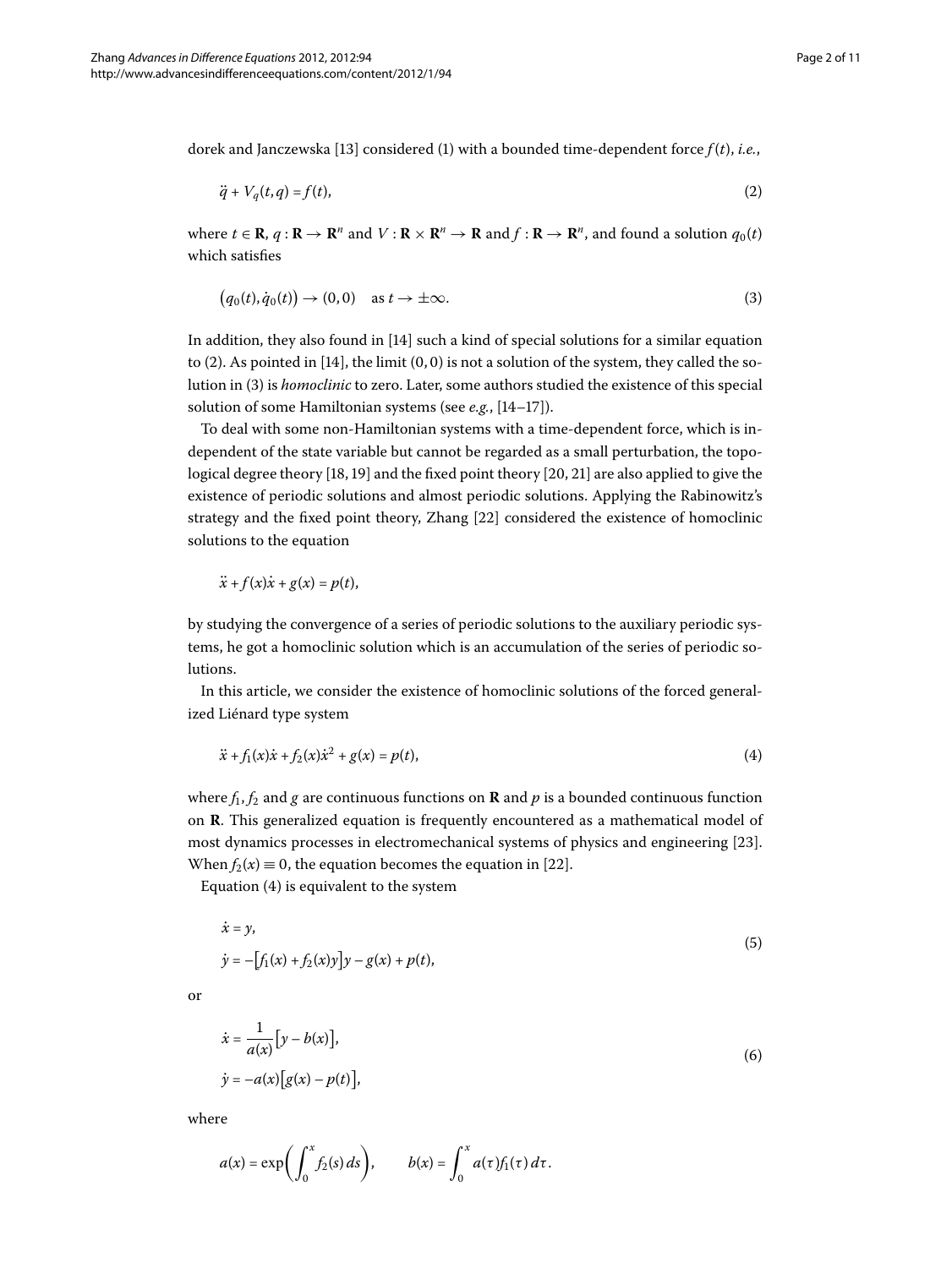There are some results of boundedness and the oscillation of the solutions to Equation  $(4)$  $[24–30]$  $[24–30]$  $[24–30]$ . In 2007, Hesaaraki and Moradifam  $[31]$  $[31]$  studied the global asymptotic and oscillation and existence of periodic solution to a type of generalized Liénard system

$$
\dot{x} = \frac{1}{a(x(t))} [h(y(t)) - b(x(t))],
$$
  

$$
\dot{y} = -a(x(t))g(x(t)).
$$

In 2009, by using the theory of topological degree, Zhou *et al.* [32[\]](#page-10-21) got the uniqueness of periodic solution to the system

$$
\dot{x} = \frac{1}{a(x(t))} [h(y(t)) - b(x(t))],
$$
  

$$
\dot{y} = -a(x(t)) [g(x(t)) - e(t)].
$$

To study the existence of homoclinic solutions to Equation  $(4)$  $(4)$ , we still use a sequence of periodic forced systems to approximate Equation (4), and find their periodic solutions. Because our system and those approximating systems are not Hamiltonian, we use the fixed point theory and Massera's theorem (see [33[\]](#page-10-22)) instead of the variational method in finding those periodic solutions. We prove that the sequence of those periodic solutions has an accumulation which gives an homoclinic solution of the forced Liénard type system. We need the following hypotheses:

- <span id="page-2-0"></span>(H<sub>1</sub>) *p* is nonzero and continuous bounded function on **R** and  $||p|| := \sup_{t \in \mathbb{R}} |p(t)| = b > 0$ , where  $b \le a, 1 \le a := \sup_{t \in \mathbb{R}} a(x) < +\infty$ , such that  $k \in \mathbb{Z}, p(-k) = p(k)$ .
- (H<sub>2</sub>) For each  $x, y \in \mathbb{R}$ , there exists a constant  $r > 0$  such that  $|f_i(x) f_i(y)| \le r|x y|$  (*i* = 1, 2) and  $f_1(x) - |f_2(x)| (M + \frac{aM}{2}) \ge a$ , where  $M = \max\{M_0, 2, b\}$ ,  $M_0 = g^{-1}(b)$ .
- $(H_3)$  *g* ∈ *C*<sup>1</sup>(**R**, **R**), *g*(0) = 0, *g*(±∞) = ±∞ and 0 < *g'*(*x*) ≤  $\frac{a}{M}$  for each *x* ∈ **R**.

Our main result will be given as follows.

**Theorem 1.1** Suppose that conditions  $(H_1)$ - $(H_3)$  hold. Then system (4) has a nontrivial *homoclinic solution x(t), which satisfies that*  $(x(t), \dot{x}(t)) \rightarrow (0, 0)$  *as*  $t \rightarrow \pm \infty$ *.* 

When  $f_2(x) \equiv 0$ , the conditions of Theorem 1[.](#page-2-0)1 are not equivalent to the conditions of the results in [22[\]](#page-10-16). Obviously, let

$$
f_1(x) \equiv 8
$$
,  $f_2(x) = e^{-|x|}$ ,

and

$$
g(x) = \frac{1}{2}x, \qquad p(t) = \cos \pi t.
$$

Then we get

$$
a=e, \qquad b=1, \qquad M=2,
$$

and the conditions  $(H_1)$ - $(H_3)$  hold.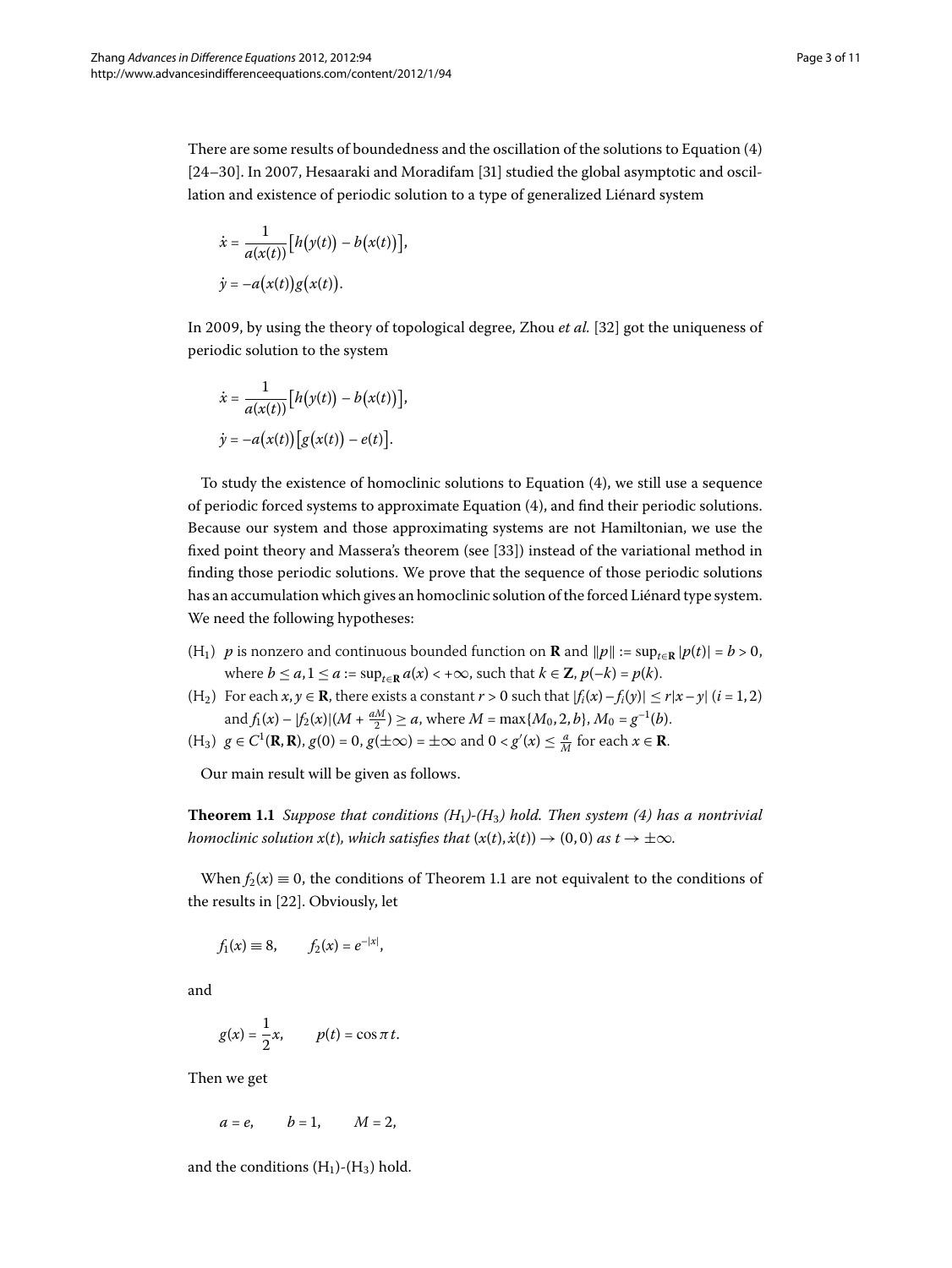## <span id="page-3-1"></span>**2 Proof of theorem**

**Lemma 2.1** Suppose that the conditions  $(H_1)$ - $(H_3)$  hold, there is a region D surrounded by *a Jordan curve, such that every solution of () which starts from the point of D is bounded uniformly.*

*Proof* Let *D* be the closure of the region surrounded by the closed curve

 $\Gamma := AB \cup BC \cup CD \cup DA' \cup A'B' \cup B'C' \cup C'D' \cup D'A$ 

as shown in Figure 1[,](#page-3-0) where

$$
\overline{AB} = \left\{ (x, y) \in \mathbb{R}^2 \middle| y = -\frac{a}{2}(x + M) - M, x \in [-M, 0], y \in [-M - \frac{a}{2}M, -M] \right\},\
$$
  
\n
$$
\overline{BC} = \left\{ (x, y) \in \mathbb{R}^2 \middle| y = -a(x + M) - M, x \in [-M - \frac{a}{2}M, -M] \right\},\
$$
  
\n
$$
y \in [-M, 0] \right\},\
$$
  
\n
$$
\overline{CD} = \left\{ (x, y) \in \mathbb{R}^2 \middle| x = -M - \frac{M}{a}, y \in [0, M + \frac{a}{2}M] \right\},\
$$
  
\n
$$
\overline{DA'} = \left\{ (x, y) \in \mathbb{R}^2 \middle| y = M + \frac{a}{2}M, x \in [-M - \frac{M}{a}, 0] \right\},\
$$
  
\n
$$
\overline{A'B'} = \left\{ (x, y) \in \mathbb{R}^2 \middle| y = -\frac{a}{2}(x - M) + M, x \in [0, M], y \in [M, M + \frac{a}{2}M] \right\},\
$$
  
\n
$$
\overline{BC'} = \left\{ (x, y) \in \mathbb{R}^2 \middle| y = -a(x - M) + M, x \in [M, M + \frac{a}{2}M], y \in [0, M] \right\},\
$$
  
\n
$$
\overline{CD'} = \left\{ (x, y) \in \mathbb{R}^2 \middle| x = M + \frac{M}{a}, y \in [-M - \frac{a}{2}M, 0] \right\},\
$$
  
\n
$$
\overline{DA'} = \left\{ (x, y) \in \mathbb{R}^2 \middle| y = -M - \frac{a}{2}M, x \in [0, M + \frac{M}{a}] \right\}.
$$

Let  $\Xi := \{(x, y, t) | (x, y) \in D, t \in \mathbb{R} \}$ . For every  $t_0 \in \mathbb{R}$ ,  $(x_0, y_0) \in \Gamma$ , we claim that  $q_k(t, t_0, x_0, t_0)$  $y_0$ )  $\in$   $\Xi$  for all *t* > *t*<sub>0</sub>. We only need to prove this claim for every solution starting with the cylindrical surface  $\Gamma \times \mathbf{R}$ .

<span id="page-3-0"></span>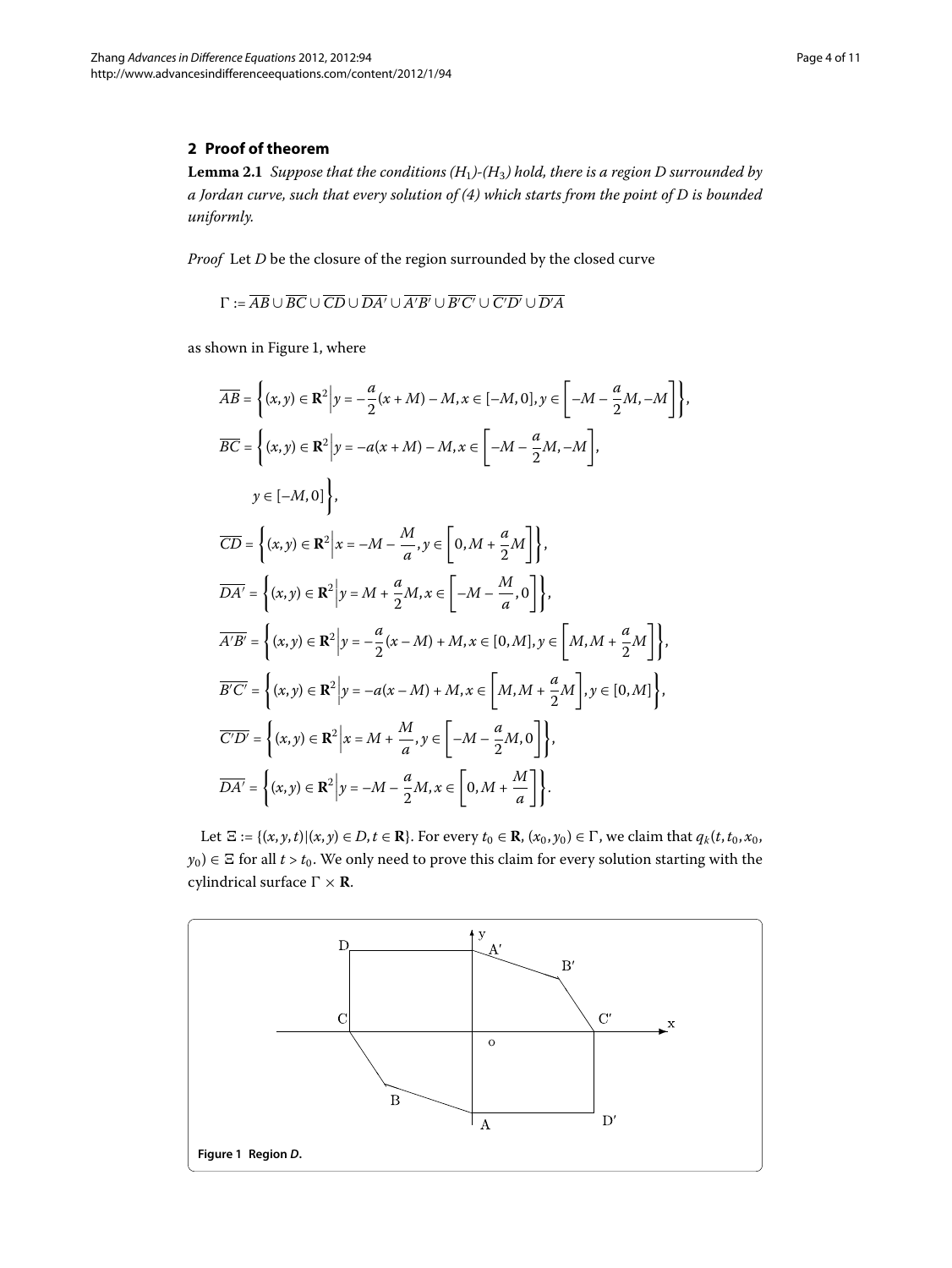$$
\dot{x} = y < 0,
$$
\n
$$
\frac{dy}{dx} = -f_1(x) - f_2(x)y - \frac{g(x)}{y} + \frac{p(t)}{y}
$$
\n
$$
\leq -f_1(x) - f_2(x)y + \frac{p(t)}{y}
$$
\n
$$
\leq -f_1(x) + |f_2(x)| \left(M + \frac{a}{2}M\right) + \frac{b}{M}
$$
\n
$$
\leq -a + \frac{b}{M} \leq -a + \frac{a}{M}
$$
\n
$$
\leq -\frac{a}{2}.
$$

Then the curve cannot leave  $\Xi$  from  $\overline{AB} \times \mathbf{R}$  for  $t > t_0$ .

If  $(x_0, y_0) \in \overline{BC}$ , since  $x \le M$ , by  $(H_2)$ , we have  $|g(x)| \ge b$ . Then

$$
\dot{x} = y < 0,
$$
\n
$$
\frac{dy}{dx} = -f_1(x) - f_2(x)y - \frac{g(x)}{y} + \frac{p(t)}{y}
$$
\n
$$
\leq -f_1(x) + |f_2(x)|M
$$
\n
$$
\leq -f_1(x) + |f_2(x)| \left(M + \frac{a}{2}M\right)
$$
\n
$$
\leq -a.
$$

Then the curve cannot leave  $\Xi$  from  $\overline{BC} \times \mathbf{R}$  for  $t > t_0$ .

If  $(x_0, y_0) \in \overline{CD}$ , from  $\dot{x} = y > 0$ , so the curve cannot leave  $\Xi$  from  $\overline{CD} \times \mathbb{R}$  for  $t > t_0$ . If  $(x_0, y_0) \in DA'$ , by  $(H_2)$ , $(H_3)$ , we have

$$
\begin{split}\n\dot{y} &= -f_1(x)y - f_2(x)y^2 - g(x) + p(t) \\
&= \left(M + \frac{a}{2}M\right) \left[-f_1(x) - f_2(x)\left(M + \frac{a}{2}M\right)\right] - g(x) + p(t) \\
&\le \left(M + \frac{a}{2}M\right) \left[-f_1(x) + |f_2(x)|\left(M + \frac{a}{2}M\right)\right] - g(x) + p(t) \\
&\le -a\left(M + \frac{a}{2}M\right) - g\left(-M - \frac{M}{a}\right) + a \\
&\le -a\left(M + \frac{a}{2}M\right) + \frac{a}{M}\left(M + \frac{M}{a}\right) + a \\
&\le -a\left(M + \frac{a}{2}M\right) + 2a + 1 \\
&\le -a(M - 2) - \frac{a^2M}{2} + 1 \\
&\le 0.\n\end{split}
$$

Then the curve cannot leave  $\Xi$  from  $\overline{DA'} \times \mathbf{R}$  for  $t > t_0$ .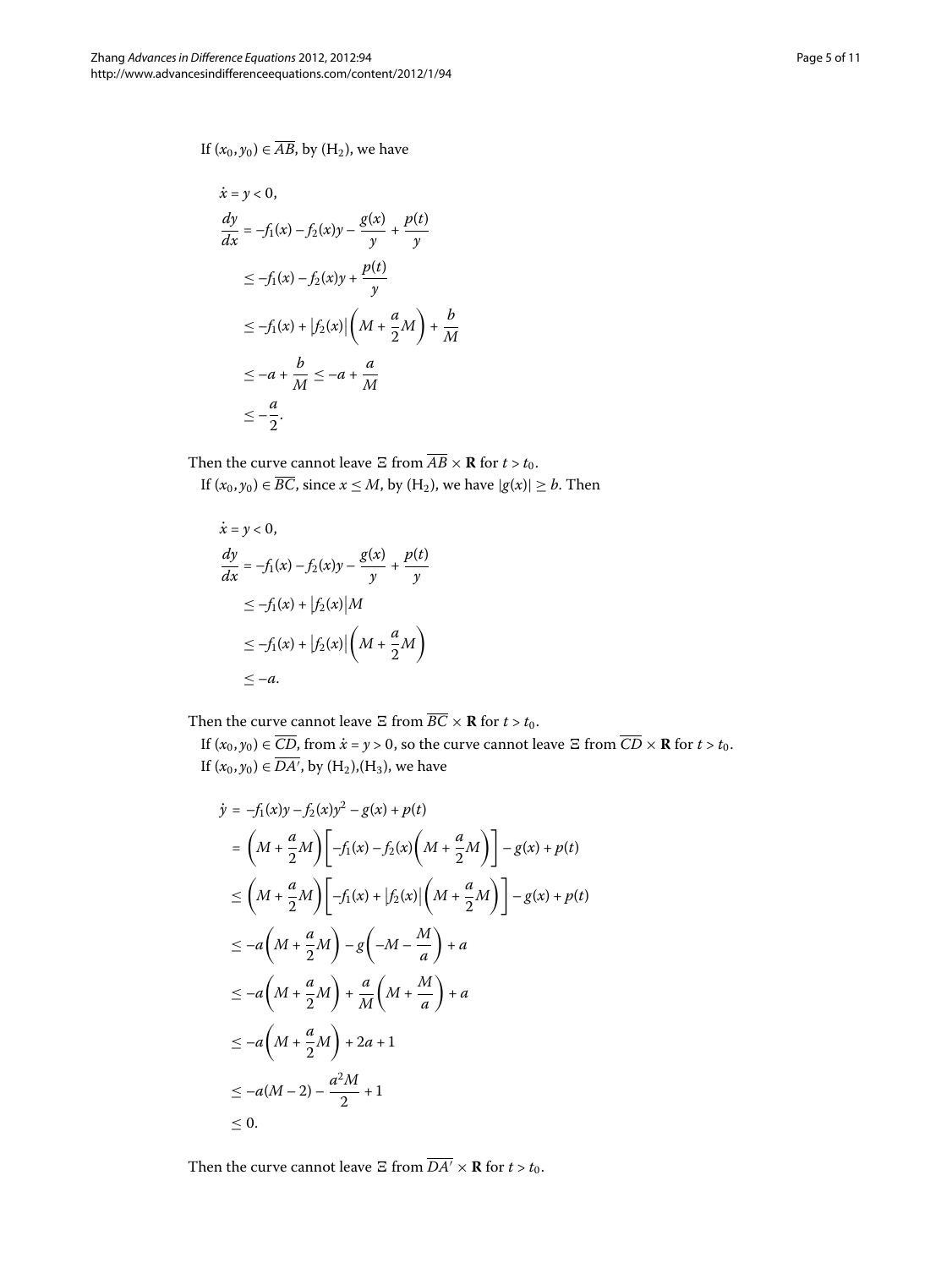<span id="page-5-0"></span>Since the region *D* is symmetrical, we can prove that the curve cannot leave  $\Xi$  from *A*′*B'* ∪ *B'*  $C'$  ∪  $C'D'$  ∪  $D'A \times \mathbf{R}$  for  $t > t_0$ . Then we complete the proof of the claim and this  $l$ emma.  $\Box$ 

From the combination of Lemma 2[.](#page-5-0)2 and the Massera's theorem (see [33[\]](#page-10-22)), we have the following lemma.

**Lemma 2.2** Suppose that  $(H_1)$ - $(H_3)$  hold, and p is a T-periodic function. Then (4) has a *T*-periodic solution  $x(t)$  satisfying  $|x(t)| + |\dot{x}(t)| \leq B$ , where B depends on D.

**Remark 2.3** From the construction of *D*, we can take  $(2 + \frac{1}{a} + \frac{a}{2})M$  as a value of *B* in Lemma  $2.2$ .

Now we consider the following two periodic equations

<span id="page-5-2"></span><span id="page-5-1"></span>
$$
\ddot{x} + f_1(x)\dot{x} + f_2(x)\dot{x}^2 + g(x) = p(t),\tag{7}
$$

and

$$
\ddot{x} + f_1(x)\dot{x} + f_2(x)\dot{x}^2 + g(x) = \phi(t),
$$
\n(8)

where *p* is *ω*-periodic function and *φ* is *ω*-periodic function. Suppose that all conditions in Theorem 2[.](#page-3-1)1 hold and

$$
\sup_{t\in\mathbf{R}}\big|p(t)\big|\leq \sup_{t\in\mathbf{R}}\big|\phi(t)\big|<+\infty.
$$

Then, we obtain two periodic solutions  $(x_1(t), \dot{x}_1(t))$  $(x_1(t), \dot{x}_1(t))$  $(x_1(t), \dot{x}_1(t))$  $(x_1(t), \dot{x}_1(t))$  of (7) and  $(x_2(t), \dot{x}_2(t))$  of (8), from the construction of *D* in Theorem 2[.](#page-3-1)1, we can obtain two Jordan domains  $D_p$  of [\(](#page-5-1)7) and  $D_\phi$  of (8[\)](#page-5-2) such that  $D_p \subset D_\phi$ . The trajectory of  $(x_1(t), \dot{x}_1(t))$  is contained in  $D_p$  and the trajectory of  $(x_2(t), \dot{x}_2(t))$  is contained in  $D_{\phi}$ . Hence, we can find a region  $D_0$  which is independent of *Dp* and contains both the two trajectories.

For each  $k \in \mathbb{N}$ , let  $p_k : \mathbb{R} \to \mathbb{R}$  be a 2k-periodic function such that  $p_k(t) = p(t)$  for all  $t \in [-k, k]$ . Since  $p(-k) = p(k)$  as indicated in  $(H_1)$ , we see that  $p_k$  is continuous on the whole **R**. Now, we consider a series of periodic equations

<span id="page-5-3"></span> $\ddot{x} + f_1(x)\dot{x} + f_2(x)\dot{x}^2 + g(x) = p_k(t),$ 

<span id="page-5-4"></span>or periodic systems

$$
\dot{x} = y,
$$
  
\n
$$
\dot{y} = -[f_1(x) + f_2(x)y]y - g(x) + p_k(t).
$$
\n(9)

Noting that  $\sup_{t \in \mathbb{R}} |p_k(t)| \leq \sup_{t \in \mathbb{R}} |p(t)| < +\infty$  for every *k* ∈ **N**, and from the discussion above we can get results as follows.

**Lemma 2.4** Suppose that conditions  $(H_1)$ - $(H_3)$  hold. Then system (9) possesses a 2k*periodic solution*  $q_k$  *for every*  $k \in \mathbb{N}$ *. Moreover, there exists a constant B independent of k* such that  $|q_k| := \max_{t \in [-k,k]} \{|x_k(t)|, |y_k(t)|\} \le B$ .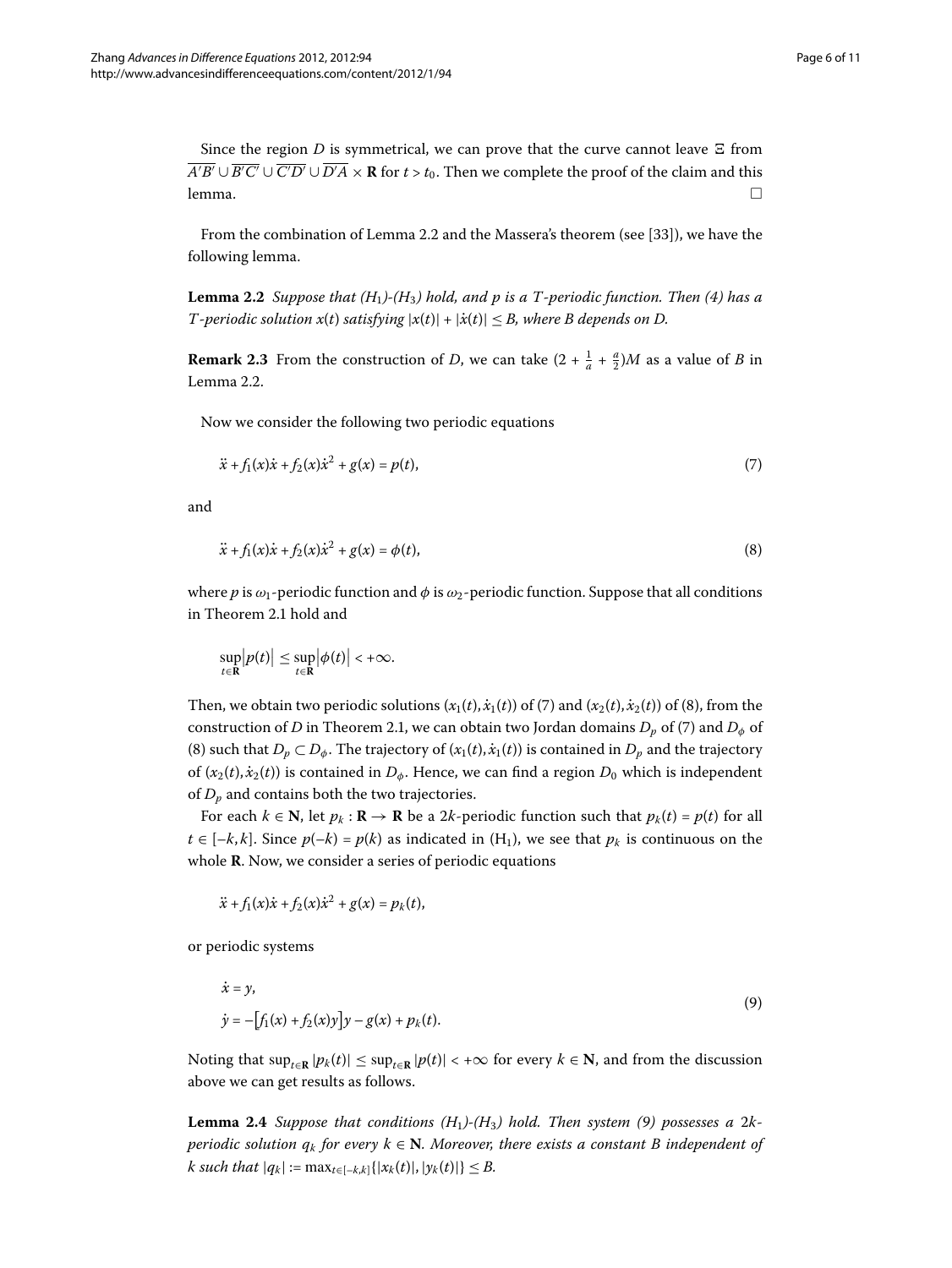<span id="page-6-0"></span>Now, for the sequence of periodic solutions  ${q_k}_{k \in \mathbb{N}}$  determined in Lemma 2[.](#page-5-4)4, we obtain the following lemma by using the Ascoli-Arzela theorem.

**Lemma 2.5** *There exist a subsequence*  $\{q_i\}_{i\in\mathbb{N}}$  *of*  $\{q_k\}_{k\in\mathbb{N}}$  *and continuous functions*  $q_0$ :  $\mathbf{R} \to \mathbf{R}^2$  and  $\tilde{q}_0 : \mathbf{R} \to \mathbf{R}^2$  such that  $q_i \to q_0$ ,  $\dot{q}_i \to \tilde{q}_0$ , as  $i \to +\infty$ , in  $C_b(\mathbf{R}, \mathbf{R}^2)$ .

*Proof* For each  $t, t_0 \in \mathbf{R}$ ,  $t \geq t_0$ , by Lemma 2[.](#page-5-4)4, there exists a constant  $B_1 > 0$  such that  $|-f_1(x_k(s))y_k(s) - f_2(x(s))y_k^2(s) - g(x_k(s))| \leq B_1$ . We note that

$$
\begin{aligned} \left| x_k(t) - x_k(t_0) \right| &= \left| \int_{t_0}^t \frac{dx_k(t)}{dt} \, dt \right| \\ &\le \int_{t_0}^t \left| y_k(s) \right| \, ds \le B |t - t_0|, \\ \left| y_k(t) - y_k(t_0) \right| &\le \int_{t_0}^t \left| -f_1(x_k(s)) y_k(s) - f_2(x(s)) y_k^2(s) - g(x_k(s)) \right| \, dt \\ &\quad + \int_{t_0}^t \left| p_k(s) \right| \, ds \\ &\le (B_1 + b) |t - t_0|, \end{aligned}
$$

and

$$
\begin{aligned} \left| \dot{x}_{k}(t) - \dot{x}_{k}(t_{0}) \right| &= \left| y_{k}(t) - y_{k}(t_{0}) \right| \leq (B_{1} + b)|t - t_{0}|, \\ \left| \dot{y}_{k}(t) - \dot{y}_{k}(t_{0}) \right| &= \left| f_{1}\big(x_{k}(t)\big)y_{k}(t) + f_{2}\big(x(t)\big)y_{k}^{2}(t) + g\big(x_{k}(t)\big) - p_{k}(t) \right| \\ &\quad - f_{1}\big(x_{k}(t_{0})\big)y_{k}(t_{0}) - f_{2}\big(x(t_{0})\big)y_{k}^{2}(t_{0}) - g\big(x_{k}(t_{0})\big) + p_{k}(t_{0}) \right| \\ &\leq \left| f_{1}\big(x_{k}(t)\big)y_{k}(t) - f_{1}\big(x_{k}(t_{0})\big)y_{k}(t_{0}) \right| + \left| f_{2}\big(x(t)\big)y_{k}^{2}(t) \right| \\ &\quad - f_{2}\big(x(t_{0})\big)y_{k}^{2}(t_{0}) \right| + \left| g\big(x_{k}(t)\big) - g\big(x_{k}(t_{0})\big) \right| + \left| p_{k}(t) - p_{k}(t_{0}) \right| . \end{aligned}
$$

For  $|\dot{y}_k(t) - \dot{y}_k(t_0)|$ , since  $x_k(t)$  is bounded, we can define

 $\max |f(x_k(t))| := r_1 \ge 0.$ 

By the conditions  $(H_2)$ , we can get the estimation as follows.

$$
|f_1(x_k(t))y_k(t) - f_1(x_k(t_0))y_k(t_0)|
$$
  
\n
$$
= |f_1(x_k(t))y_k(t) - f_1(x_k(t))y_k(t) + f_1(x_k(t))y_k(t) - f_1(x_k(t_0))y_k(t_0)|
$$
  
\n
$$
\leq |f_1(x_k(t))y_k(t) - f_1(x_k(t))y_k(t_0)| + |f_1(x_k(t))y_k(t_0) - f_1(x_k(t_0))y_k(t_0)|
$$
  
\n
$$
\leq |f_1(x_k(t))||y_k(t) - y_k(t_0)| + |y_k(t_0)||f_1(x) - f_1(x_k(t_0))|
$$
  
\n
$$
\leq r_1|y_k(t) - y_k(t_0)| + Br|x_k(t) - x_k(t_0)|
$$
  
\n
$$
\leq [r_1(B_1 + b) + B^2r]|t - t_0|.
$$

Let

$$
\max |f_2(x_k(t)) (y_k(t) + y_k(t_0))| := r_2 \geq 0,
$$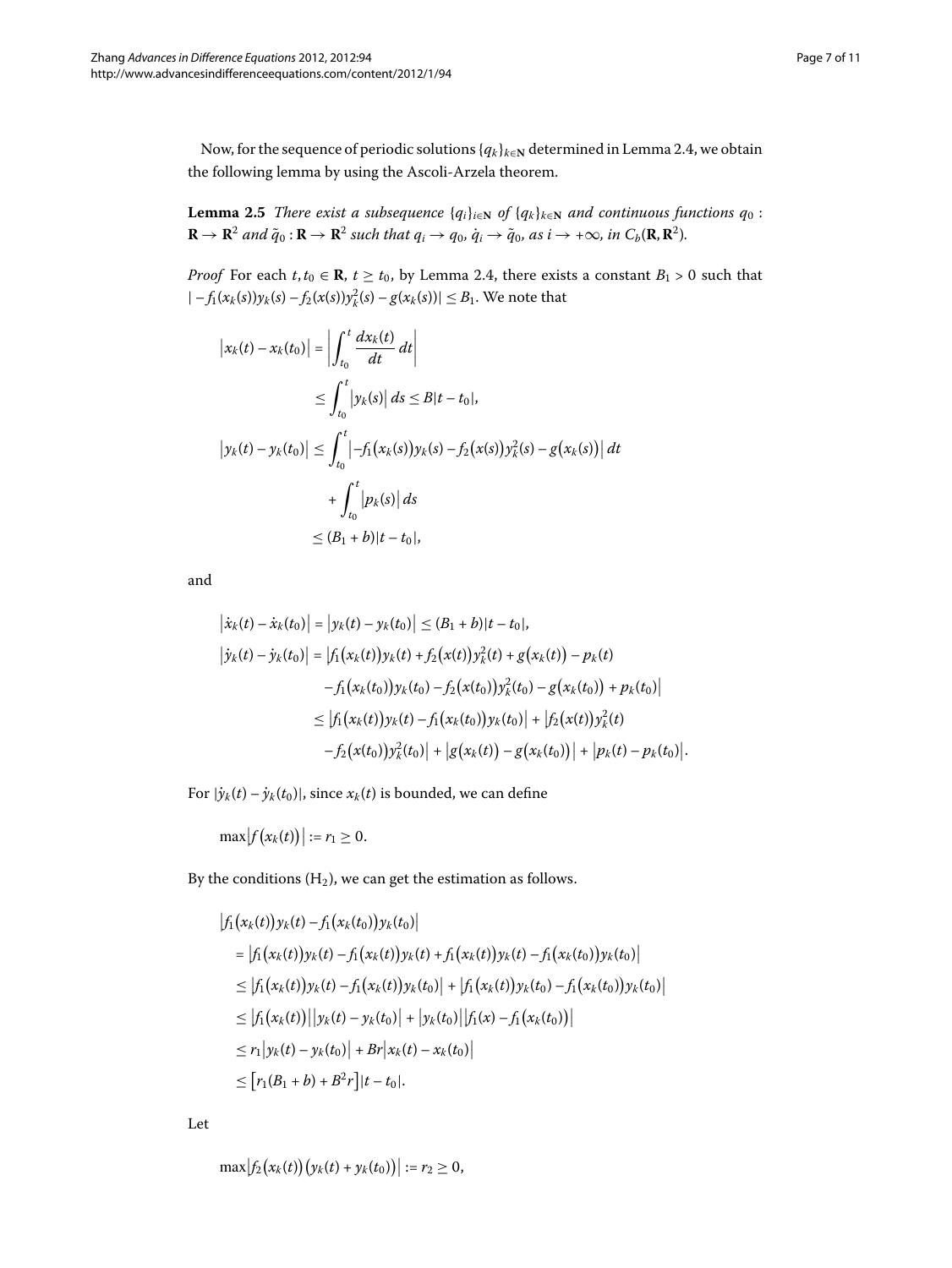we have

$$
\begin{split} \left|f_{2}\big(x_{k}(t)\big)y_{k}^{2}(t)-f_{2}\big(x_{k}(t_{0})\big)y_{k}^{2}(t_{0})\right| \\ & =\left|f_{2}\big(x_{k}(t)\big)y_{k}^{2}(t)-f_{2}\big(x_{k}(t)\big)y_{k}^{2}(t)+f_{2}\big(x_{k}(t)\big)y_{k}^{2}(t)-f_{2}\big(x_{k}(t_{0})\big)y_{k}^{2}(t_{0})\right| \\ & \leq\left|f_{2}\big(x_{k}(t)\big)y_{k}^{2}(t)-f_{2}\big(x_{k}(t)\big)y_{k}^{2}(t_{0})\right|+\left|f_{2}\big(x_{k}(t)\big)y_{k}^{2}(t_{0})-f_{2}\big(x_{k}(t_{0})\big)y_{k}^{2}(t_{0})\right| \\ & \leq\left|f_{2}\big(x_{k}(t)\big)\big(y_{k}(t)+y_{k}(t_{0})\big)\right|\left|y_{k}(t)-y_{k}(t_{0})\right|+\left|y_{k}^{2}(t_{0})\right|\left|f_{2}(x)-f_{2}\big(x_{k}(t_{0})\big)\right| \\ & \leq r_{2}\left|y_{k}(t)-y_{k}(t_{0})\right|+B^{2}r\left|x_{k}(t)-x_{k}(t_{0})\right| \\ & \leq\left[r_{2}(B_{1}+b)+B^{3}r\right]|t-t_{0}|. \end{split}
$$

Moreover, by  $(H_3)$ , we have

$$
|g(x_k(t)) - g(x_k(t_0))| \leq \frac{a}{M} |x_k(t) - x_k(t_0)| \leq B \frac{a}{M} |t - t_0|.
$$

Since *p* is continuous and bounded, there is a constant  $r_3 > 0$  such that

$$
|p_k(t)-p_k(t_0)|\leq r_3|t-t_0|.
$$

Hence, we obtain

$$
\left|\dot{y}_k(t) - \dot{y}_k(t_0)\right| \leq \left\{ \left[r_1(B_1 + b) + B^2r\right] + \left[r_2(B_1 + b) + B^3r\right] + B\frac{a}{M} + r_3\right\} |t - t_0|.
$$

So  $\{q_k\}_{k\in\mathbb{N}}$  and  $\{\dot{q}_k\}_{k\in\mathbb{N}}$  are both equicontinuous. On the other hand, from Lemma 2.4, {*qk*}*<sup>k</sup>*∈**<sup>N</sup>** is bounded uniformly, and so does{*q*˙ *<sup>k</sup>* }*<sup>k</sup>*∈**<sup>N</sup>**. Hence we obtain the existence of a subsequence  $\{q_i\}_{i\in\mathbb{N}}$  convergent to a certain  $q_0 := (x_0(t), y_0(t))$  in  $C_b(\mathbf{R}, \mathbf{R}^2)$  by Ascoli-Arzela theorem.  $\Box$ 

**Remark 2.6** We cannot conclude that the convergence of the subsequence  ${q_i}_{i \in \mathbb{N}}$  is uniform for  $t \in \mathbb{R}$ . However, for every  $a, b \in \mathbb{R}$ ,  $a < b$ , the uniform convergence holds on  $[a, b]$ .

<span id="page-7-1"></span>To be convenient, we still represent  $\{q_i\}_{i\in\mathbb{N}}$  by  $\{q_k\}$ . For each  $k \in \mathbb{N}$ , let  $E_{2k} \subset C_b(\mathbb{R}, \mathbb{R})$ , denote the Banach space of continuous *k*-periodic functions on **R** with values in **R** under the norm

<span id="page-7-0"></span>
$$
||x||_{E_k} = \left(\int_{-k}^k |x(t)|^2 dt\right)^{\frac{1}{2}}
$$
.

Now, we prove the main result that  $q_0$  is the desired homoclinic solution of [\(](#page-1-3)5).

**Lemma 2[.](#page-6-0)7** The function  $q_0$  determined by Lemma 2.5 is a nontrivial homoclinic solution  $of (5)$  $of (5)$  $of (5)$ .

*Proof* The proof will be divided into three steps.

Step 1. We show that  $q_0$  is a solution of (9[\)](#page-5-3). For every  $k \in \mathbb{N}$  and  $t \in \mathbb{R}$  we have

$$
\dot{x}_k = y_k, \n\dot{y}_k = -[f_1(x_k) + f_2(x_k)y_k]y_k - g(x_k) + p_k(t).
$$
\n(10)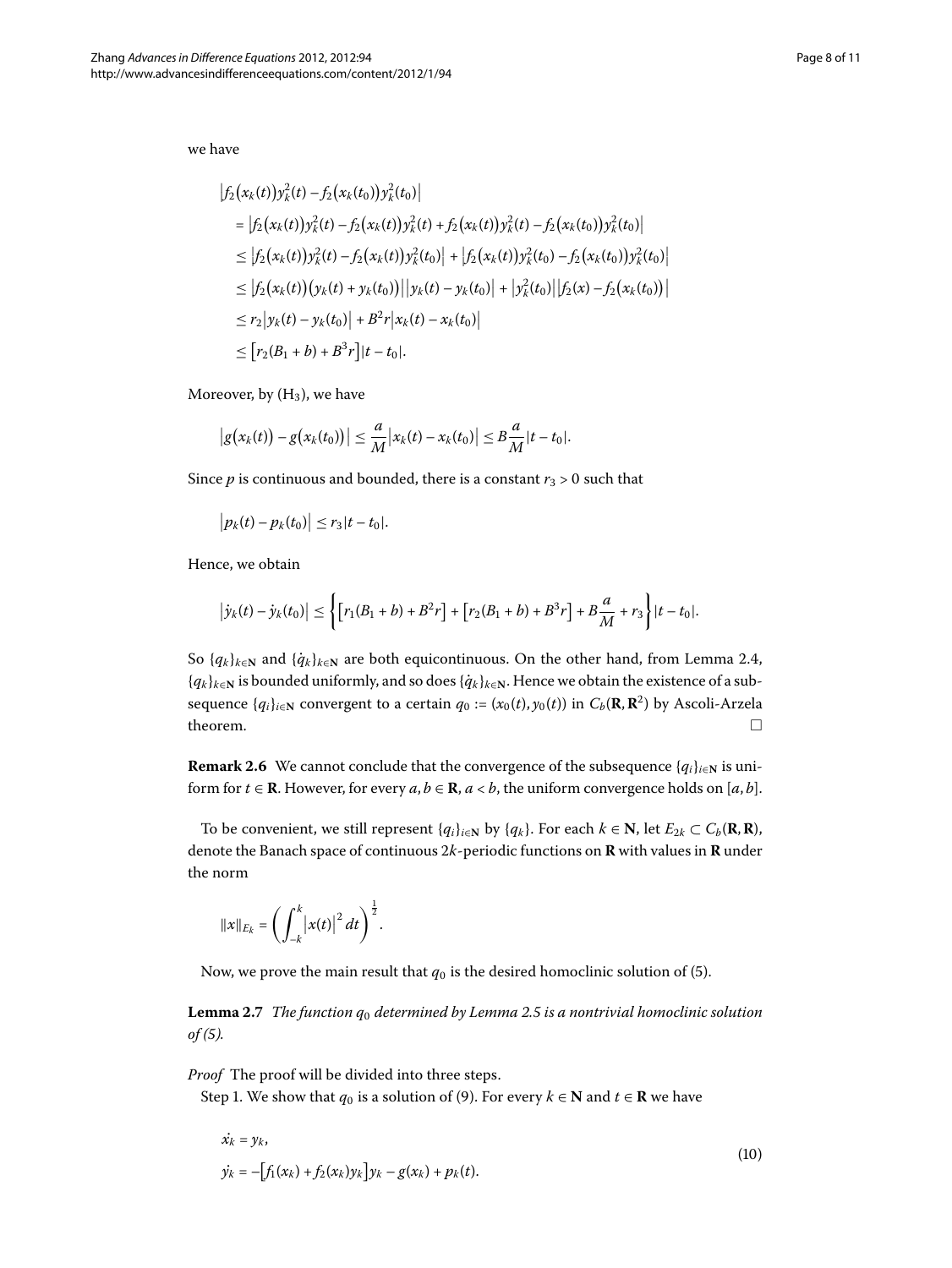For each fixed  $a, b \in \mathbb{R}$ ,  $a < b$ , since  $q_k \to q_0$  and  $p_k \to p$  on [ $a, b$ ] uniformly, we have

<span id="page-8-0"></span>
$$
\dot{q}_k = \left(\frac{dx_k(t)}{dt}, \frac{dy_k(t)}{dt}\right) \to w
$$
  
 :=  $(y_0(t), -[f_1(x_0(t)) + f_2(x_0(t))y_0(t)]y_0(t) - g(x_0(t)) + p(t))$  (11)

on [ $a$ ,  $b$ ] uniformly. Hence there exists a constant  $k_0 \in \mathbb{N}$  such that (10) can be transformed into

<span id="page-8-1"></span>
$$
\dot{x_k} = y_k, \n\dot{y_k} = -[f_1(x_k) + f_2(x_k)y_k]y_k - g(x_k) + p(t)
$$

for each  $k \geq k_0$  and  $t \in [a, b]$ . So  $\dot{q}_k$  is continuous on  $[a, b]$  for  $k \geq k_0$ . Note the fact that  $\dot{q}_k$  is a derivative of  $q_k$  in [*a*, *b*] for every  $k \geq k_0$  and  $\dot{q}_k$  converges to  $\tilde{q}_0$  uniformly in [*a*, *b*] by Lemma 2[.](#page-6-0)5. Since (11) holds and  $q_k \rightarrow q_0$  uniformly on [*a*, *b*], we have  $w = \dot{q}_0$  in (*a*, *b*). Because *a* and *b* are arbitrary, we conclude that  $w = \dot{q}_0$  in **R** and  $q_0$  satisfies (5[\)](#page-1-3). Moreover, we have actually proved that  ${q_k}$  converges to  $q_0$  in  $C_b(\mathbf{R}, \mathbf{R}^2)$ .

Step 2. We prove that  $x_0(t) \to 0$ , as  $t \to \pm \infty$ . We note that

$$
\dot{x_k}\ddot{x_k} = -g(x_k)\dot{x_k} - f_1(x_k)(\dot{x_k})^2 - f_2(x_k)(\dot{x_k})^3 + p_k(t)\dot{x_k},
$$
\n(12)

by Lemmas 2[.](#page-3-1)1 and 2.2, we have

$$
\dot{x}_k \leq M + \frac{aM}{2},
$$

from  $(H_2)$ , we obtain

$$
f_1(x_k) + f_2(x_k)\dot{x_k} \ge f_1(x_k) - |f_2(x_k)|\left(M + \frac{aM}{2}\right) \ge a.
$$

Integrating [\(](#page-8-1)12) from  $-k$  to  $k$ , we have

$$
\int_{-k}^{k} (f_1(x_k) + f_2(x_k)(\dot{x}_k)) (\dot{x}_k)^2 dt = \int_{-k}^{k} p_k(t) \dot{x}_k dt.
$$

So

$$
a\|\dot{x_k}\|_{E_k}^2 \le \left|\int_{-k}^k (f_1(x_k) + f_2(x_k)(\dot{x}_k))( \dot{x}_k)^2 dt\right|
$$
  
 
$$
\le \|p_k\|_{E_k} \|\dot{x}_k\|_{E_k}.
$$

Hence, by  $(H_1)$ , there is a constant  $d_1 > 0$  independent of  $k$  such that

<span id="page-8-2"></span>
$$
\|x_k\|_{E_k} = \|y_k\|_{E_k} \le d_1. \tag{13}
$$

On the other hand, we have

$$
x_k \ddot{x_k} = -g(x_k)x_k - f_1(x_k)\dot{x_k}x_k - f_2(x_k)(\dot{x_k})^2 x_k + p_k(t)x_k.
$$
 (14)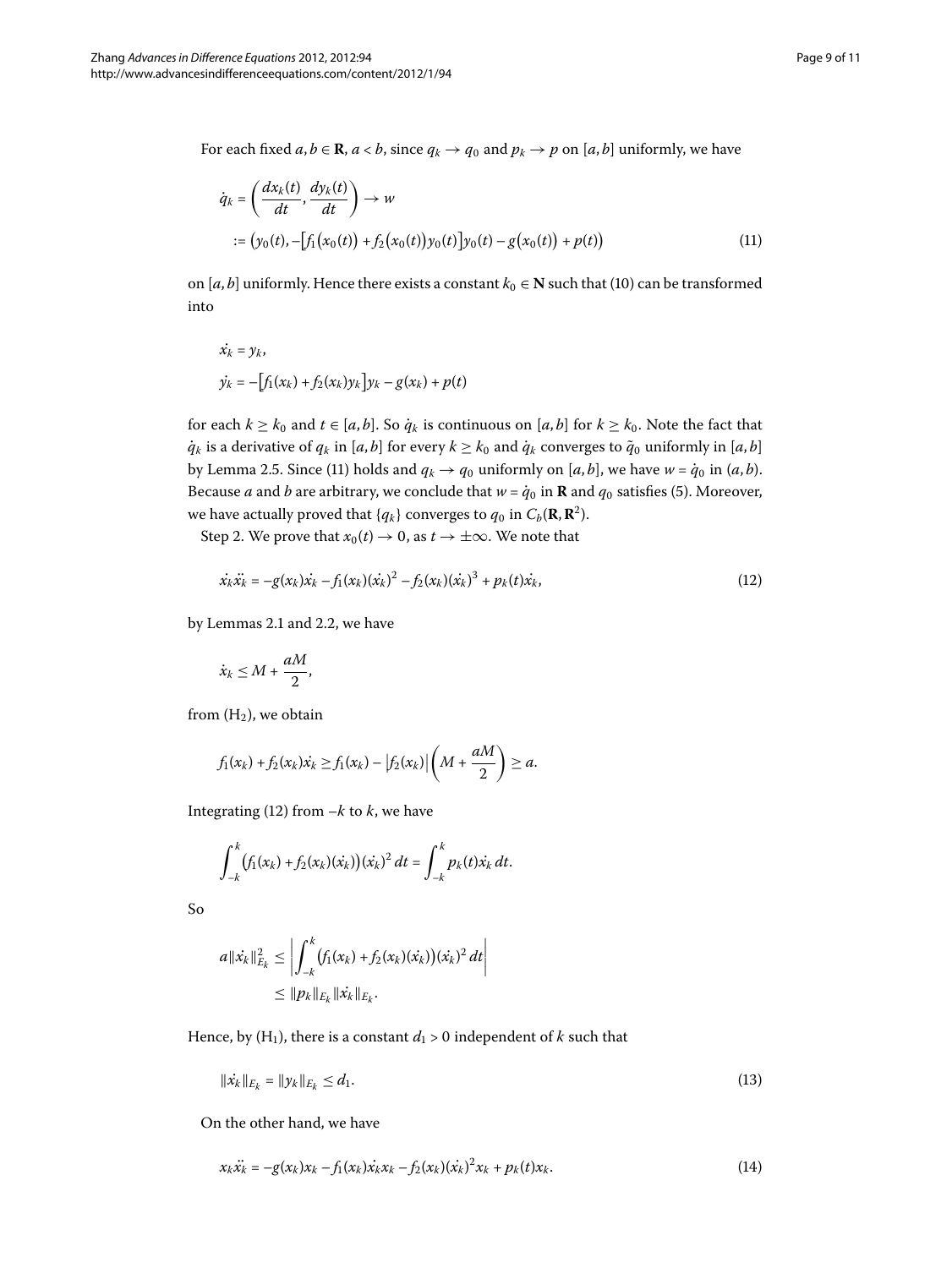From Lemmas 2[.](#page-5-0)1 and 2.2, there exists a constant  $m_1 > 0$  independent of *k* such that

$$
\left|f_2(x_k)(x_k)^2\right|\leq m_1.
$$

Let  $m_2 = \min_{(x, \dot{x}) \in D} g'(x)$ , since  $g'(x) > 0$ , we have  $m_2 > 0$  and  $|g(x_k)| \ge m_2 |x_k|$ . Integrating (14[\)](#page-8-2) from  $-k$  to  $k$ , we have

$$
d_1^2 = ||\dot{x_k}||_{E_k}^2 = \int_{-k}^k (\dot{x_k})^2 dt \geq m_2 ||x_k||_{E_k}^2 - (m_1 + b)||x_k||.
$$

Then there exists a constant  $d_2 > 0$  independent of  $k$  such that

$$
||x_k||_{E_k} \le d_2. \tag{15}
$$

We note that

$$
||x_0||_{L^2}^2 = \lim_{i \to +\infty} \int_{-i}^{i} |x_0(t)|^2 dt = \lim_{i \to +\infty} \lim_{k \to +\infty} \int_{-i}^{i} |x_k(t)|^2 dt.
$$

Obviously,

$$
\int_{-i}^{i} |x_k(t)|^2 dt \leq \int_{-k}^{k} |x_k(t)|^2 dt = ||x_k||_{E_k}^2 \leq d_2^2
$$

holds for every *i* ∈ **N** and *k* ∈ **N**, *k* ≥ *i*. Since  $x_k \to x_0$  on [-*i*, *i*] uniformly. Let *k* → +∞, we obtain

$$
\int_{-i}^{i} |x_0(t)|^2 dt \leq d_2^2,
$$

and let  $i \rightarrow +\infty$ , we have

$$
\int_{-\infty}^{+\infty} |x_0(t)|^2 dt \leq d_2^2.
$$

Hence,

$$
\lim_{r \to \infty} \int_{|t| \ge r} |x_0(t)|^2 dt = 0. \tag{16}
$$

This implies that  $x_0(t) \to 0$  as  $t \to \pm \infty$ . Similarly,  $y_0(t) \to 0$  as  $t \to \pm \infty$ .

Step 3.  $p(t) \neq 0$  implies that  $q_0$  is nontrivial.

We complete this lemma.

 $\Box$ 

Finally, Theorem 1[.](#page-7-1)1 is proved by summarizing the results in Lemmas 2.1 and 2.7.

#### **Competing interests**

The author declares that he has no competing interests.

### **Acknowledgements**

This work was supported by the Sichuan Provincial Department of Education Fund (12ZA068), and the projects of Leshan Normal University (Z1164, Z1006).

Received: 9 February 2012 Accepted: 1 June 2012 Published: 29 June 2012